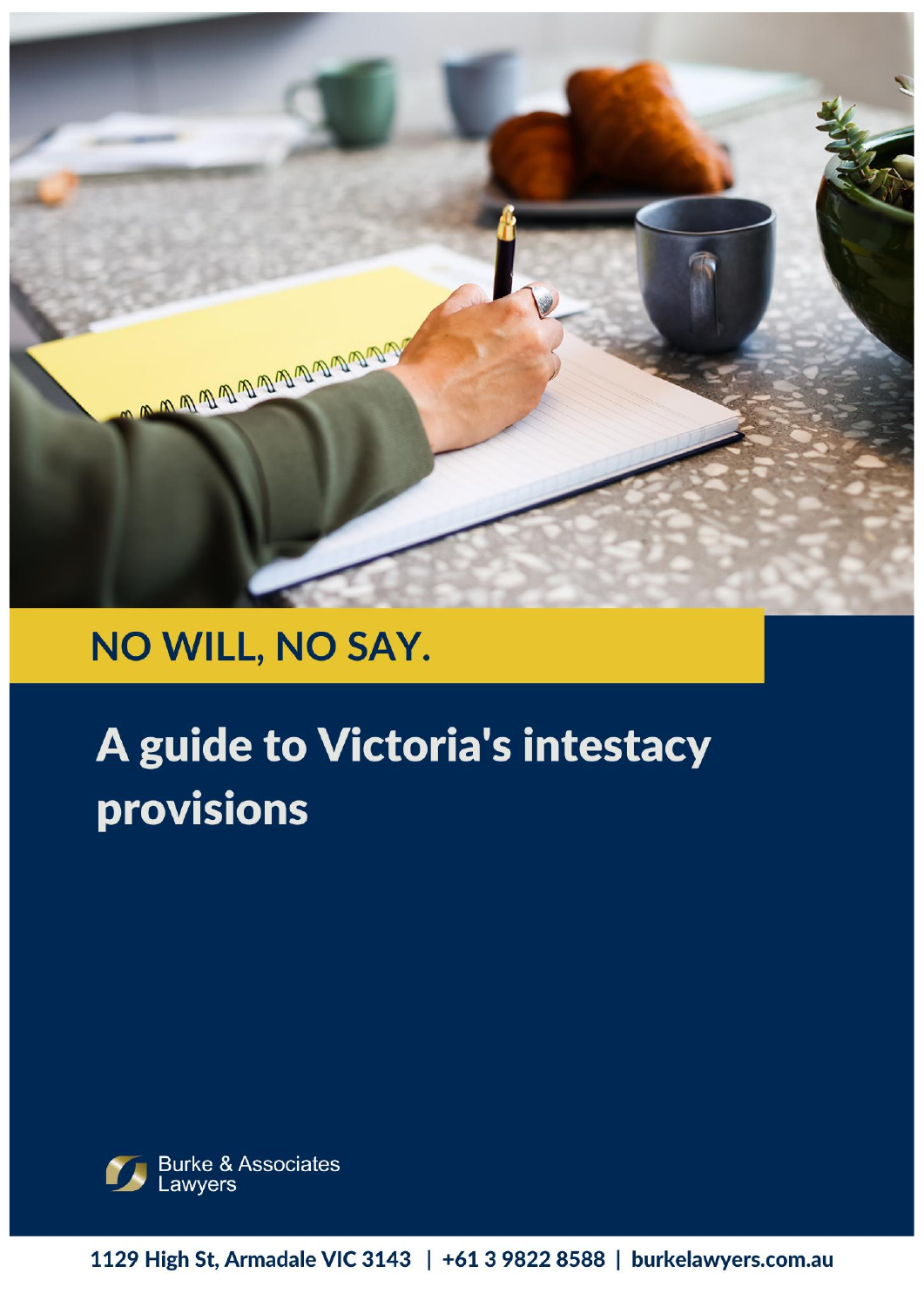## **What happens to your assets if you die without a will?**

If you die without a will you die "**intestate**". Your assets will be distributed in a particular way as set out in Victorian legislation ("**intestacy provisions**").

Set out below is a summary of the intestacy provisions. It shows who is entitled to receive your estate (i.e. your net assets after your debts have been paid). You will be able to find a scenario that fits your circumstances. If you don't, let us know and we can advise you what will occur in relation to your personal situation.

## **Who is a partner?**

Your **"partner"** includes a person who you:

- are married to ("spouse");
- are in a registered or unregistered domestic partnership with ("domestic partner"); or
- are in a registered caring relationship with ("registered caring partner")

at the time of your death.

There is a minimum requirement that you lived with an unregistered partner for a continuous period for at least two years prior to death or the relationship has resulted in the birth of a child.

You can have multiple partners. If so, those partners may all receive a portion of your estate.

#### **Scenario 1- One partner and no children:**

Your **partner** will receive your whole estate.

#### **Scenario 2 – One partner and one or more children (of that relationship):**

Your **partner** will receive your whole estate.

#### **Scenario 3 – One partner and one or more children (of different relationships):**

If your estate has a value of less than \$451,909\* your **partner** will receive your whole estate.

If your estate is worth over \$451,909:

• your **partner** will receive your personal effects plus \$451,909 plus interest plus half of

No will, no say. A guide to Victoria's intestacy provisions.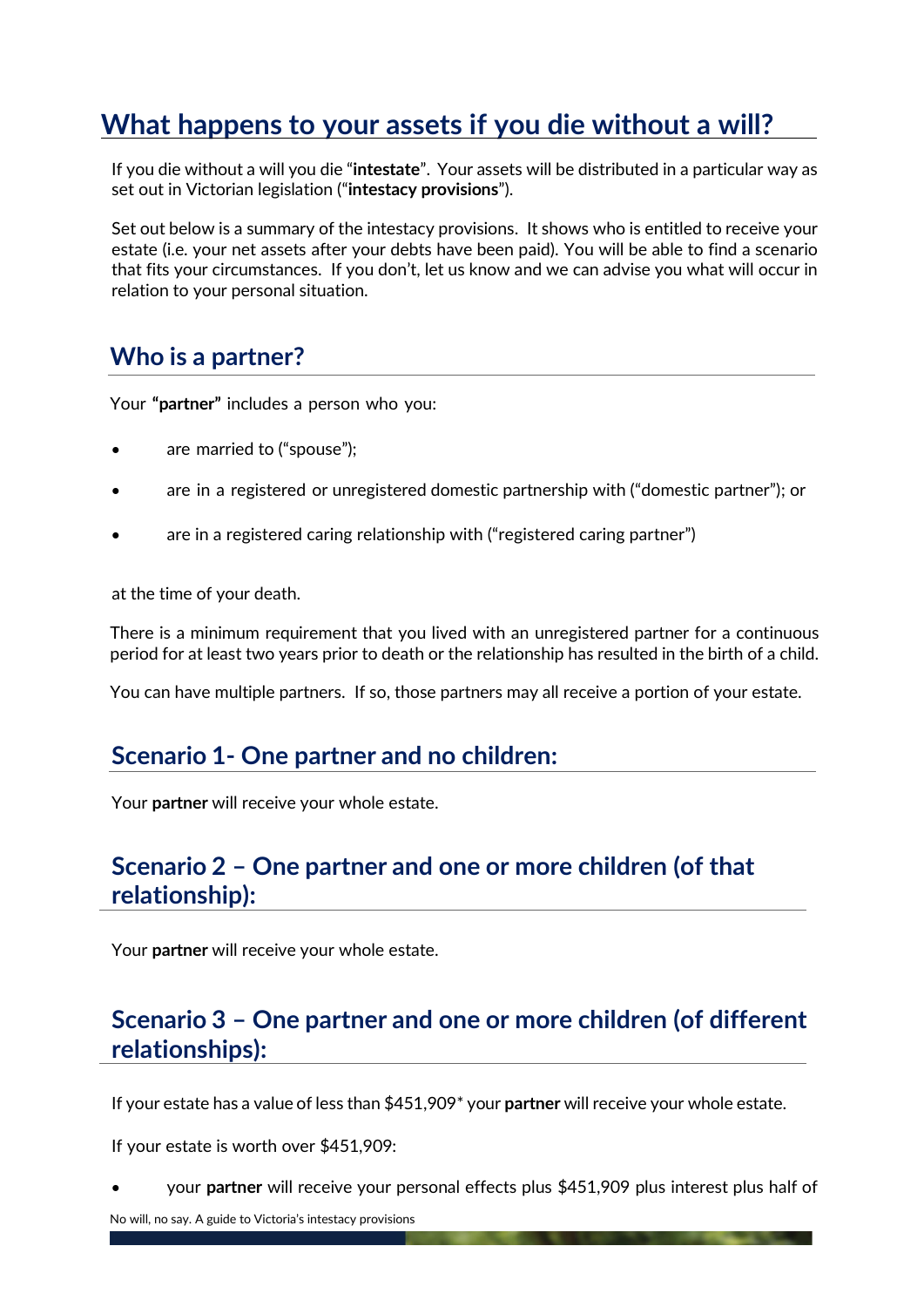the remaining balance of your estate; and

• the remainder of the estate will be divided equally between your **children who are not the offspring of your partner**. If any of those children have died leaving children of their own, **the children of that deceased child** will receive an equal share of what the deceased child would have received).

This includes all children (born of different relationships)) no matter what age they are and whether or not they are living with you at the time of your death and even a child from whom you may have been estranged for some time.

\* this sum is correct as at 5 April 2018

## **Scenario 4 – More than one partner and no children**

If you die leaving **multiple partners** (e.g. a spouse/domestic partner and registered caring partner) your estate will be divided among those partners according to the terms of:

- I. Any agreement your partners reach between themselves; or
- II. A court order (following an application made by any of your partners); or
- III. (If there is no agreement and no court order) equally between your partners

#### **Scenario 5 – More than one partner and one or more children (of those relationships)**

If you die leaving **multiple partners** and a child or children (of those partners), your estate will be divided among your partners as set out in Scenario 4 above.

## **Scenario 6 – More than one partner and one or more children (of different relationships):**

If you die leaving **multiple partners** and a child or children (who are not the offspring of the people who are your partners at the time of your death), your estate will be divided as follows:

- I. If your estate has a value of less than \$451,909\*, your **partners** will share in your whole estate as set out in Scenario 4 above.
- II. If your estate is worth over  $$451.909$ :
	- i. Your personal effects, \$451,909 plus interest plus one half of the balance will be divided among your **partners** as per Scenario 4 above; and
	- ii. The remaining half of your estate will be divided among your **children from people who are not partners at the date of your death**. If any of those children have died leaving children of their own, **the children of that deceased child** will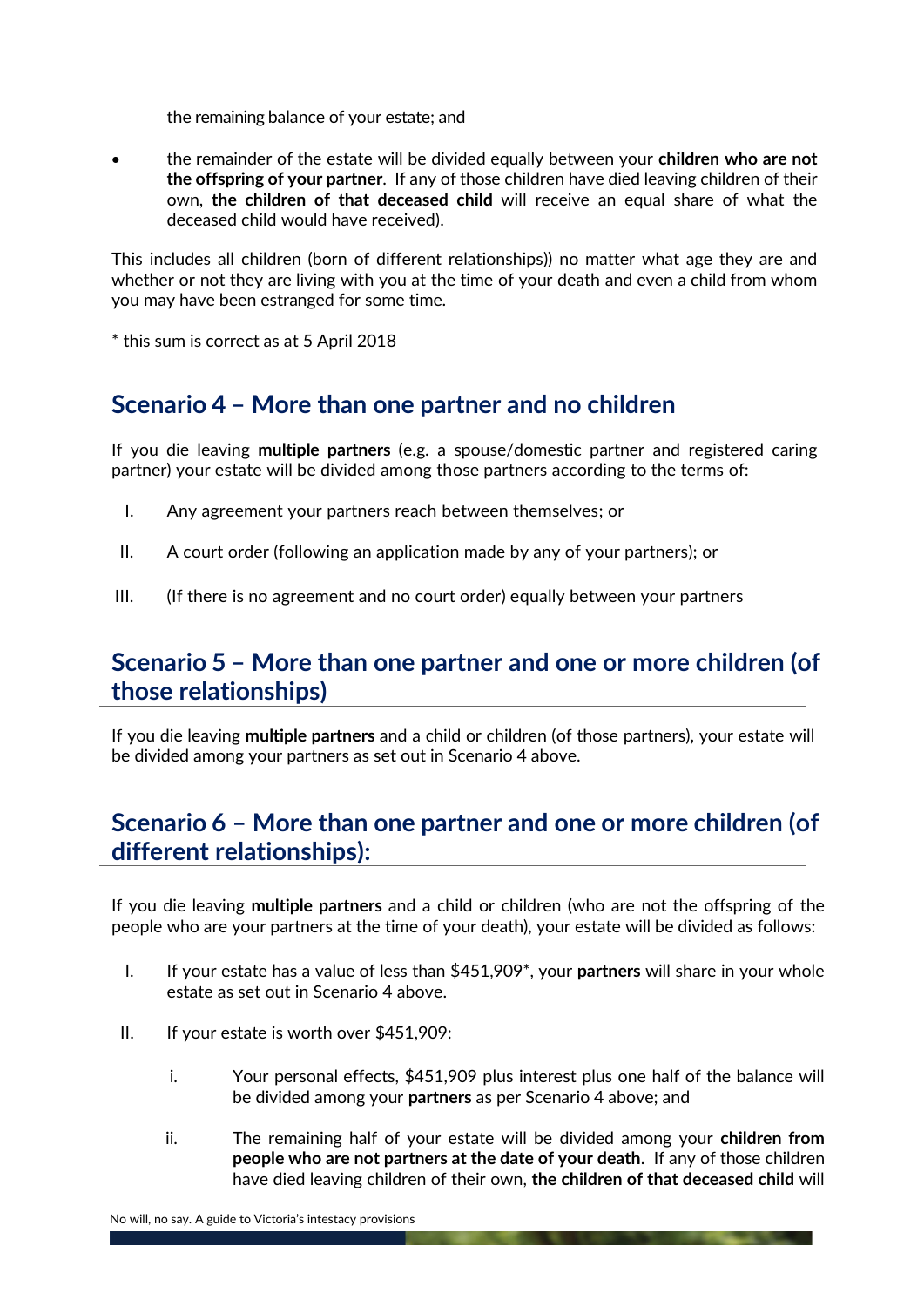receive an equal share of what the deceased child would have received)

\* this sum is correct as at 5 April 2018

#### **Scenario 7 - No partner, one or more children:**

Your estate will be divided equally between your **children**.

If any of your children have died leaving one or more children of their own (i.e. your **grandchildren**), then those children will receive their deceased parent's share of your estate.

## **Scenario 8 - No partner, no children:**

Your estate will be distributed equally between your **parents**.

If none of your parents are living your estate will be distributed equally between your **brothers and sisters** (whole or half-siblings). If any of your brothers and sisters have died leaving one or more children of their own (i.e. your **nieces and nephews**), those children will receive their deceased parent's share of your estate equally between them.

If none of your brothers, sisters, nieces or nephews are living your estate will be distributed equally between your **grandparents**.

If none of your grandparents are living your estate will be distributed equally between your **aunts and uncles**.

If none or your aunts or uncles are living your estate will be distributed equally between your **cousins**.

If there are no cousins living your estate will be distributed to the **Crown** (i.e. the Government)**.**

## **What to do:**

If you do not have a valid will, you have no control over the distribution of your assets upon your death. Your assets will be distributed in accordance with the intestacy provisions.

To avoid the application of the intestacy provisions, ensure that you have a valid will in place.